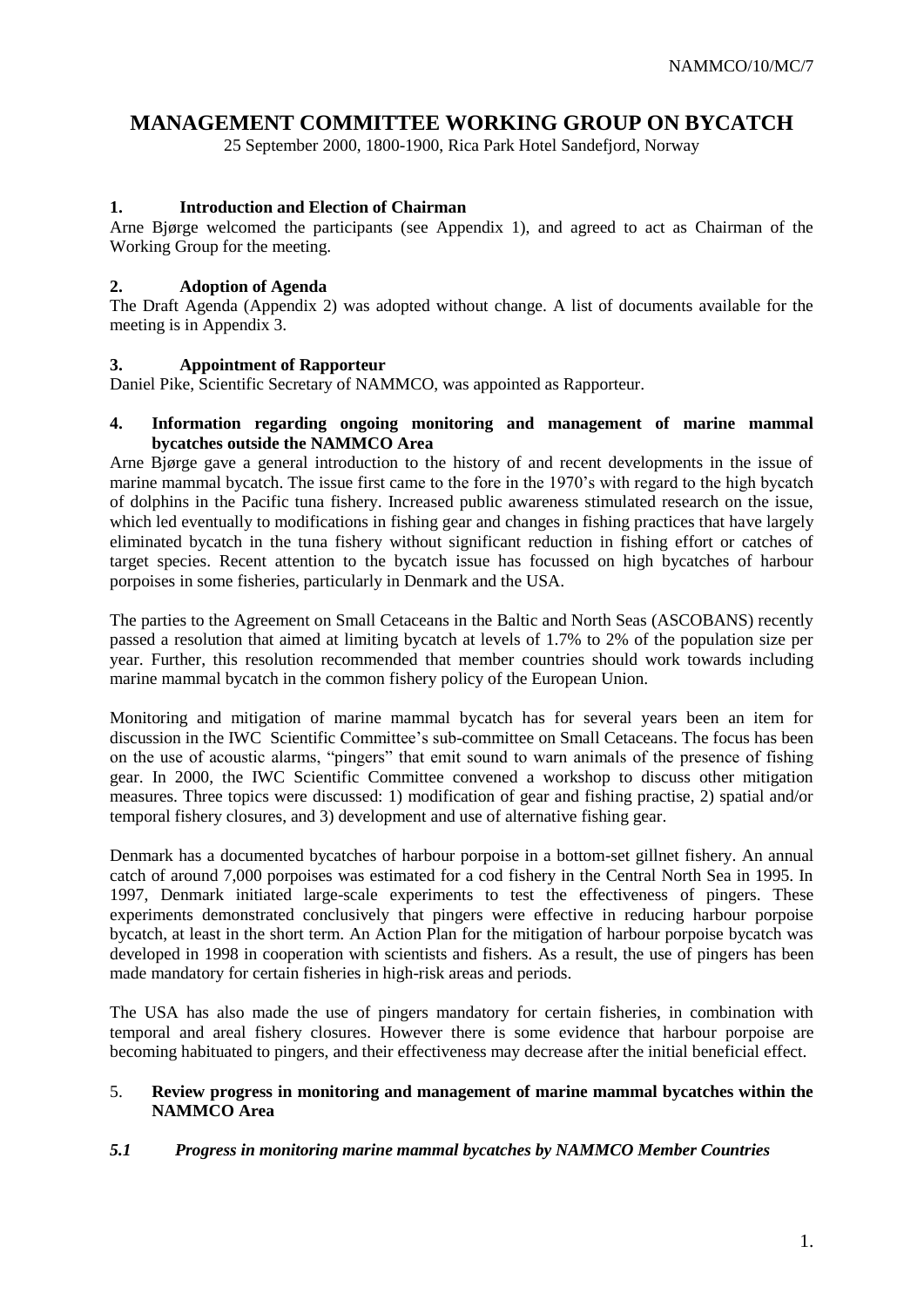Iceland has analysed the effectiveness of its present system of fishery logbooks for monitoring marine mammal bycatch. It appears that the system has resulted in incomplete data and that changes are required. It is anticipated that the rules governing fishery reporting will be changed over the coming year to improve the situation. In addition, Iceland will increase the number of independent observers monitoring fisheries from vessels this year.

The Greenland Fishery Licence Authority has introduced a new reporting form for observers on fishery vessels that will makes the reporting of marine mammal bycatch mandatory. The Department of Industry has also set up a Working Group to work with the issue of bycatch.

The Faroes presently have a logbook system for fishermen that should track marine mammal bycatch. However the incidence of bycatch appears to be low, and is not viewed as a major problem in the Faroes.

In Norway there is presently no system for the reliable reporting of marine mammal bycatch. However it is recognized as necessary and a system is being planned with three main objectives: 1) maximum reliability, 2) minimum of cost and extra labour for fishers, and 3) minimum of cost and additional bureaucracy for government. Several monitoring methods have been considered but a final decision has not yet been made. It is anticipated that a monitoring system will be in place in 2001. The Institute of Marine Research has also been conducting research on some aspects of marine mammal bycatch. Tag return data has been analysed to estimate the bycatch of grey and harbour seals. Observers have monitored some North Sea fisheries. Finally, the harbour porpoise has been chosen as a species for which estimates of abundance and trends in abundance are required, necessitating estimation population level effects of bycatch.

### *5.2 Evaluation of procedures developed and implemented by NAMMCO Member Countries*

The development of bycatch data collection systems is still at a developmental stage in the NAMMCO member countries, so it is too early to evaluate the procedures being used. However, the advantages and disadvantages of various mechanisms were compared by the Working Group in a general sense (see Table 1)

### *Independent observers on fishing vessels*

Independent observers onboard operating fishing vessels is the most widely recognized method to obtain reliable statistics of bycatches. If the fishery is homogenous with regard to bycatches throughout its range, a sub-sample of the fleet can be observed and the results extrapolated to the whole fleet. However, if there is obvious variability over the area or season, the fishery may be stratified and sub-samples of each strata are observed to extrapolate over the respective strata and subsequently summarised over all strata to cover the complete fleet.

### *Mandatory reporting*

Mandatory reporting is regarded as less reliable for obtaining bycatch statistics likely produces underestimates of total bycatch. However, this method may provide guidance towards fisheries, areas and seasons where marine mammal bycatches are likely to be a problem. The statistics from mandatory reporting may be a sufficient basis to establish control mechanisms and to develop correction factors for the reported statistics.

### *Harbour surveys and control in landing harbours*

This is system is based on the assumption that incidentally caught marine mammals are regarded valuable contributions to the total catch, and thus will be landed at the harbour together with the target species. By observing fishing vessels when returning to a harbour, statistics may be obtained for the fleet operating from that harbour.

### *Questionnaires (Interviews)*

This method is regarded less reliable than independent observes onboard fishing vessels. However, it may be developed as a supplementary method to mandatory reporting.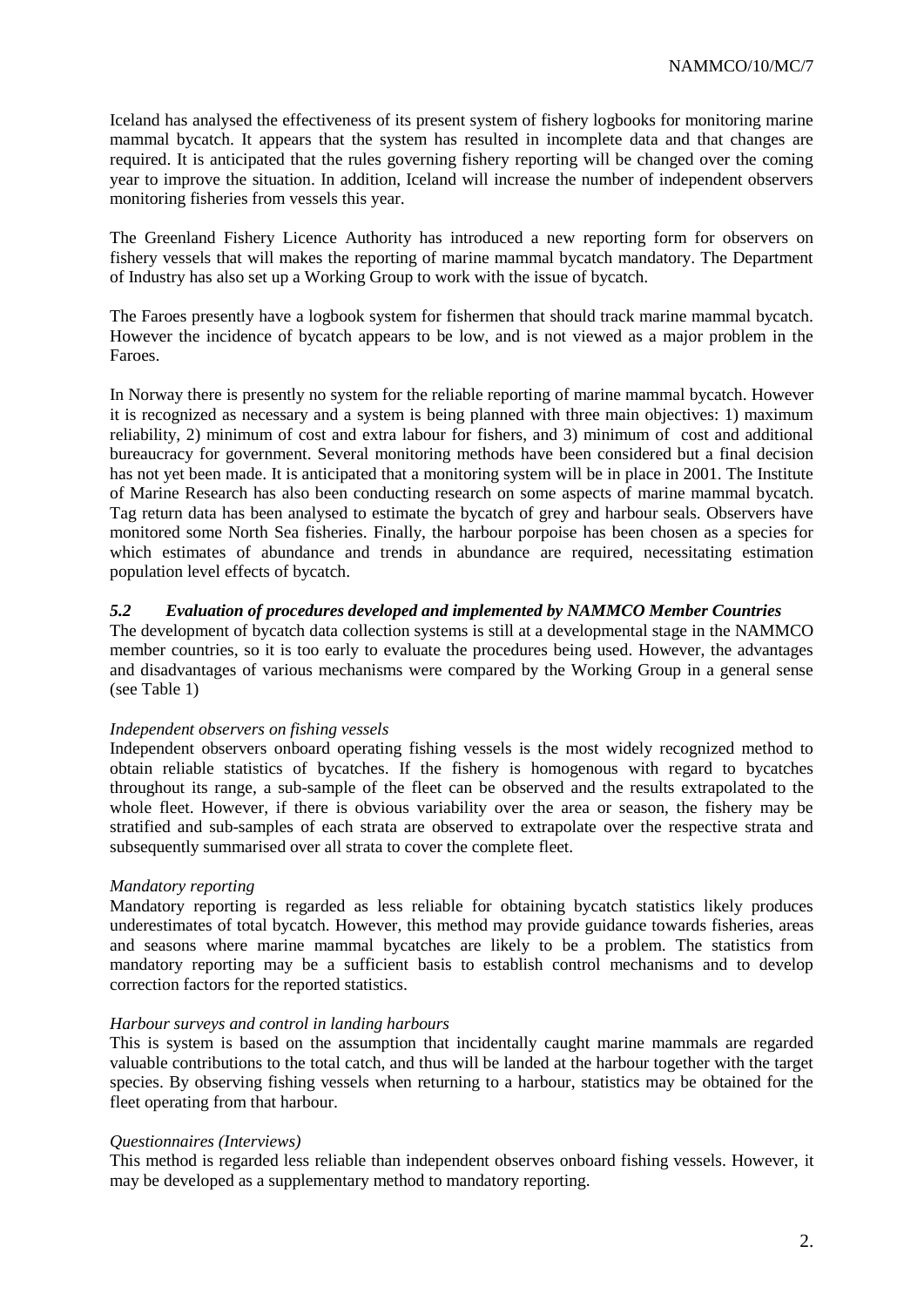### *Automated monitoring*

Monitoring fishing operations is possible by combination of video techniques and sensors. Data may be stored in sealed data loggers on board or transmitted, e.g. via satellites to a monitoring station in the respective countries. The cost of automated monitoring will mainly be related to purchasing and installing the instruments, and may be low compared to observer based monitoring. Although the technology for building automated systems exits, the purpose-built instruments for this type monitoring are not yet developed and available. However development in this field is proceeding rapidly and appropriate technology should be available in the near future.

|                        | Table 1. Five possible methods for monitoring marine mammal bycatches are listed with their |  |
|------------------------|---------------------------------------------------------------------------------------------|--|
| respective properties. |                                                                                             |  |

|                                    | <b>Method properties</b> |                                     |                         |        |              |                          |
|------------------------------------|--------------------------|-------------------------------------|-------------------------|--------|--------------|--------------------------|
| <b>Monitoring methods</b>          | Reliability              | control<br>No additiona<br>required | Workload<br>for fishers | Costs  | Practicality | methodology<br>Available |
| <b>Independent observers</b>       | $^{+}$                   | $\pm$                               | $\div$                  |        |              |                          |
| <b>Mandatory reporting</b>         | າ                        |                                     |                         | $\div$ | $^{+}$       |                          |
| <b>Harbour controls</b>            |                          |                                     | $\pm$                   |        |              |                          |
| <b>Questionnaires (interviews)</b> |                          |                                     |                         | $^{+}$ | $\div$       |                          |
| <b>Automated monitoring</b>        |                          |                                     | $\boldsymbol{+}$        |        | (?           |                          |

### *Conclusion*

Only bycatch monitoring by independent observers is regarded as a method that provides reliable results with regard to precision. However, the associated costs may be very high, dependent on the number of observers involved. This method is probably only feasible on larger vessels if observers are placed onboard for additional purposes. Mandatory reporting should not be used as a stand-alone method, but is very useful because it provides a large coverage at very low costs, and may constitute a basis for stratifying control regimes. Harbour controls may be useful in communities where marine mammal bycatches are regarded as valuable contribution to total catches. Automated monitoring is a promising method not yet available, which may be feasible primarily for larger vessels.

### **6. Mechanisms for NAMMCO member countries to report bycatch to NAMMCO**

NAMMCO does not presently have a mechanism whereby member countries report marine mammal bycatch. The Working Group recognized that the most appropriate method will depend on the level of detail required by NAMMCO. Summarized bycatch data could be reported in National Progress Reports by member countries, as is harvest data at present. However, detailed bycatch data suitable for analytical purposes would require a rather complex database and electronic data transfer procedures.

The Scientific Committee noted in 1999 that the use of catch catch data in stock assessments generally required a detailed knowledge of accuracy, precision, catch composition, exact location of catch etc. which was not achievable in a single comprehensive database. The Committee recommended that detailed catch data be compiled for use in assessments on a case-by-case basis by national research institutes. The Working Group considered that the same might be true of bycatch data. Nevertheless, it was noted that summarized bycatch data should be available to the Secretariat to answer queries and to provide information.

The Working Group therefore decided to ask the Management Committee for direction on the level of detail of bycatch data that should be held at the Secretariat. This will to some extent dictate the reporting mechanism that is required.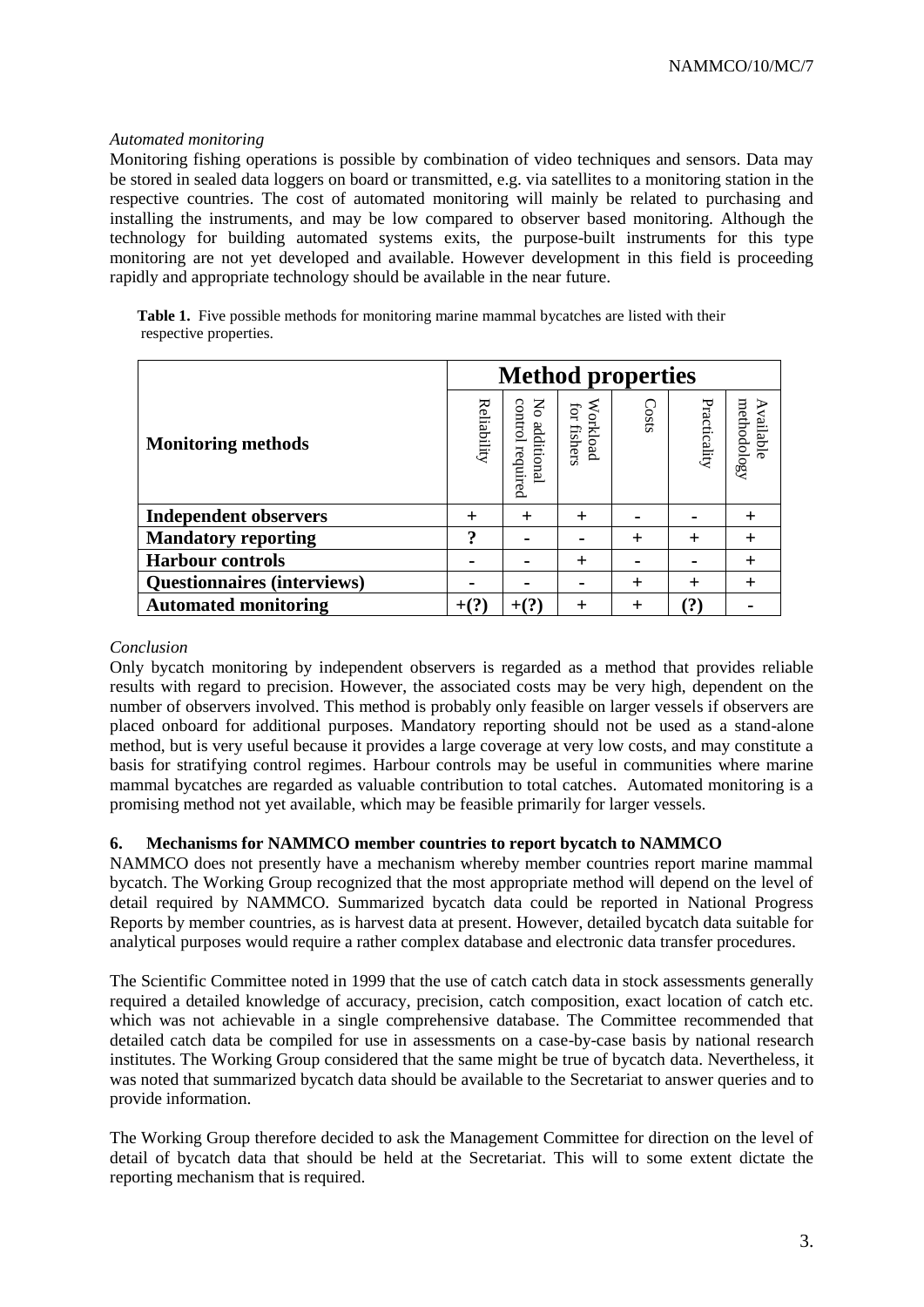### **7. Mechanisms for Quality Control of bycatch statistics compiled and submitted by NAMMCO Member Countries**

### *7.1 Review of national quality-control procedures and routines*

It was considered that discussion of this item was premature as bycatch data collection systems are not yet in place in NAMMCO member countries.

### *7.2 The role of the NAMMCO Scientific Committee in quality control of bycatch statistics*

Once again it was noted that this will to some extent depend on the level of detail of bycatch data that is to be held at the Secretariat. The Chairman of the Scientific Committee, Gísli Víkingsson, felt that the Scientific Committee would likely limit itself to assessing the effects of bycatch on marine mammal stocks, and would leave the question of quality control of bycatch data to national authorities that have the best knowledge of the fisheries in question. However, this matter has not been discussed by the Scientific Committee.

### **8. NAMMCO policy on the use and release of marine mammal bycatch data compiled and submitted by NAMMCO Member Countries**

It was generally agreed that, if NAMMCO is to act as a clearinghouse for high quality information on marine mammal bycatch, it must have a clear policy on its use and dissemination. As a first principle, it was considered that such data should be freely available. However, it was also noted that such information should not be released until it is fully analysed and validated.

The intersessional correspondence group developed at set of items that may be considered for inclusion in a NAMMCO policy, if the Management Committee decides that a detailed database on marine mammal bycatch should be established at the Secretariat. These items are listed in Appendix 4.

### **9. Recommendations**

- i. The Management Committee should provide guidance on the level of detail required in a bycatch database to be held at the NAMMCO Secretariat. They may also wish to consult the Scientific Committee on this issue. However, as an initial step the Working Group recommends that the format of the National Progress Reports be modified such that summarized bycatch information is reported to NAMMCO on an annual basis.
- ii. Following a decision on the nature of any bycatch database to be held by the Secretariat, the Management Committee should develop a policy on the use and release of marine mammal bycatch data.
- iii. The most promising and widely used mechanism for bycatch data collection in NAMMCO member countries is log book reporting by fishers. This mechanism should be further strengthened, made mandatory and validated by member countries.
- iv. The Working Group on Marine Mammal Bycatch should meet in 2001 immediately before the Annual Meeting to review the progress in this area, and to provide guidance on the harmonization of activities undertaken by member countries.

### **10. Adoption of the report**

The Report was adopted by the Working Group on September 26, 2000.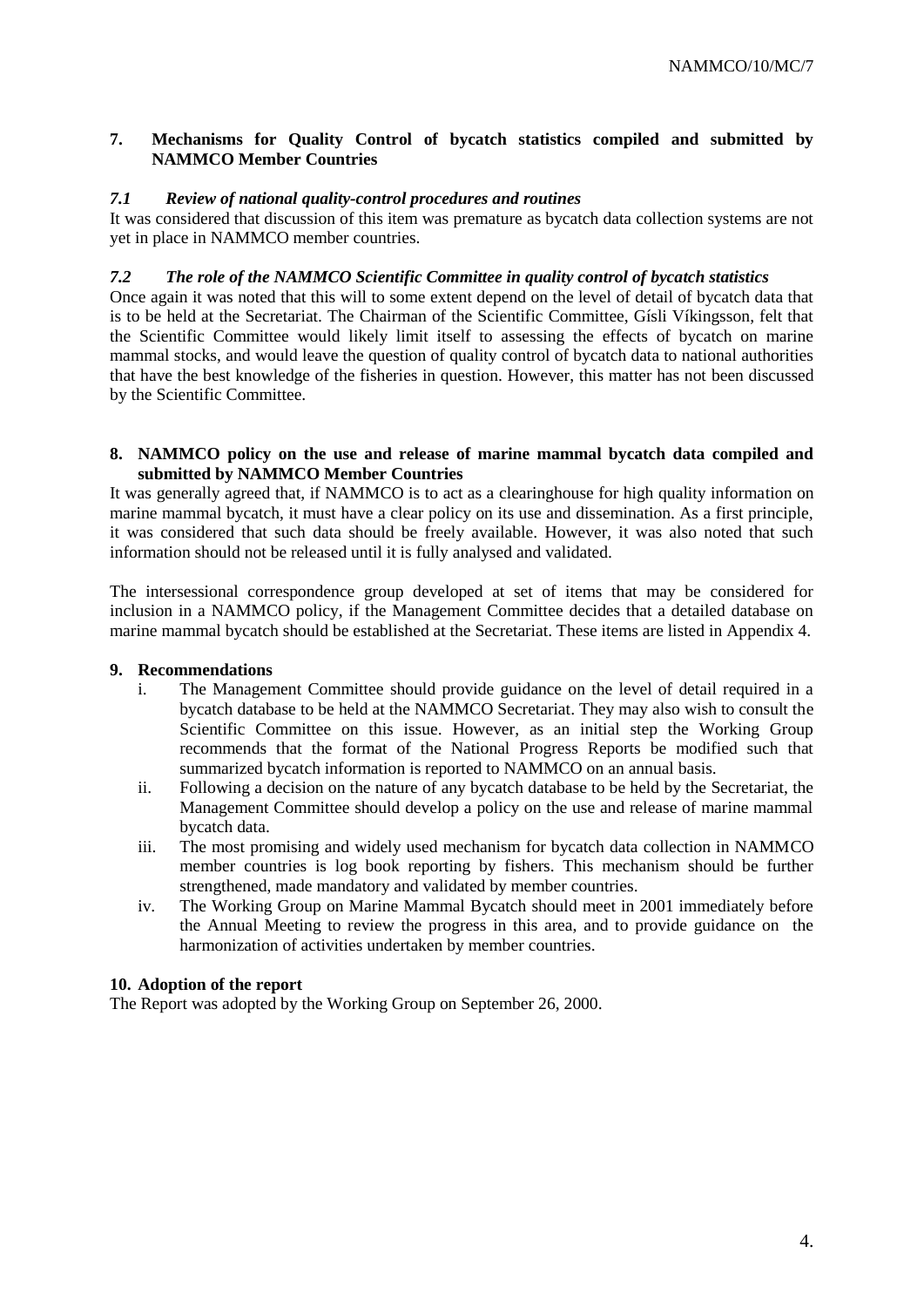### **Appendix 1**

### **Management Committee Working Group on Bycatch**

### **LIST OF PARTICIPANTS**

#### **Arne Bjørge (Chairman)**

Institute of Marine Research P.O. Box 1870 Nordnes N-5817 Bergen, Norway Tel:  $+47 - 55238608$ Fax: 47 - 55 23 86 17 Email: Arne.Bjorge@imr.no

### **Kolbeinn Árnason**

Ministry of Fisheries Skúlagata 4 IS-150 Reykjavík Iceland Tel.:  $+3545609670$ Fax:  $+3545621853$ Email: kolbeinn.arnason@sjr.stjr.is

### **Elling Lorentsen**

Norwegian Fishermens Association Pir-Senteret 7462 Trondheim Norway Tel: +47 73 54 58 50 Fax +47 73 54 58 90 Email: elling.lorentsen@fiskarlaget.no

### **Daniel Pike**

Scientific Secretary, NAMMCO University of Tromsø, N-9016 Tromsø, Norway Tel:  $+47,77,64,63,05$ Fax +47 77 64 59 05 Email: dan.pike@nammco.no

### **Mogens Møller Walsted**

Ministry of Fisheries Hunting and Agriculture P.O. Box 269 DK-3900 Nuuk Greenland Tel.:  $+299\,34\,50\,00$ Fax: +299 32 47 04 Email: [MMW@gh.gl](mailto:MMW@gh.gl)

### **Gísli A. Víkingsson**

Marine Research Institute P.O. Box 1390 IS-121 Reykjavik, Iceland Tel.: +354 55 20240 Fax: +354 5 623790 Email: gisli@hafro.is

### **Hedin Weihe**

Ministry of Fisheries and Maritime Affairs, PO Box 347 FR-110 Tórshavn Faroe Islands Tel: +298 35 30 30 Fax  $+298,35,30,35$ Email [Hedinw@fisk.fl.fo](mailto:Hedinw@fisk.fl.fo)

### **Kim Mathiasen**

Ministry of Fisheries Hunting and Agriculture P.O. Box 269 DK-3900 Nuuk Greenland Tel:  $+299\,34\,50\,00$ Fax:  $+299\,32\,47\,04$ Email: kim@gh.gl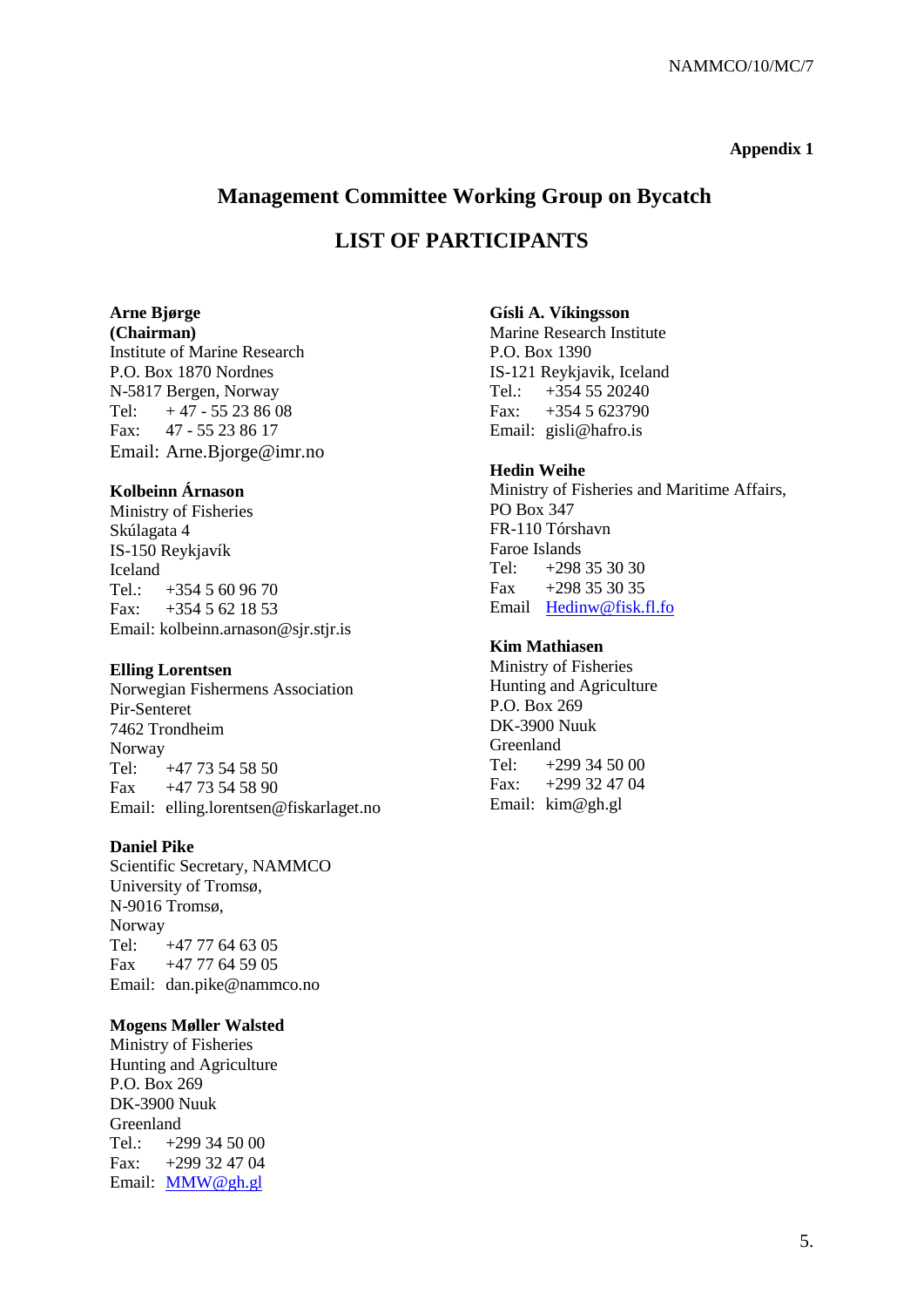### **Appendix 2**

## **Management Committee Working Group on Bycatch**

### **AGENDA**

- **1. Election of Chairman**
- **2. Adoption of Agenda**
- **3. Appointment of Rapporteur**
- **4. Information regarding ongoing monitoring and management of marine mammal bycatches outside the NAMMCO Area**
- **5. Review progress in monitoring and management of marine mammal bycatches within the NAMMCO Area**
	- 5.1 Progress in monitoring marine mammal bycatches by NAMMCO Member Countries
	- 5.2 Evaluation of procedures developed and implemented by NAMMCO Member Countries

### **6. Mechanisms for NAMMCO member countries to report bycatch to NAMMCO**

- 6.1 Use of National Progress Reports
- 6.2 Other potential Mechanisms
- 6.3 Recommended mechanisms

### **7. Mechanisms for Quality Control of bycatch statistics compiled and submitted by NAMMCO Member Countries**

- 7.1 Review of national quality-control procedures and routines
- 7.2 The role of the NAMMCO Scientific Committee in quality control of bycatch statistics

### **8. NAMMCO policy on the use and release of marine mammal bycatch data compiled and submitted by NAMMCO Member Countries**

- **9. Recommendations**
- **10. Adoption of the report**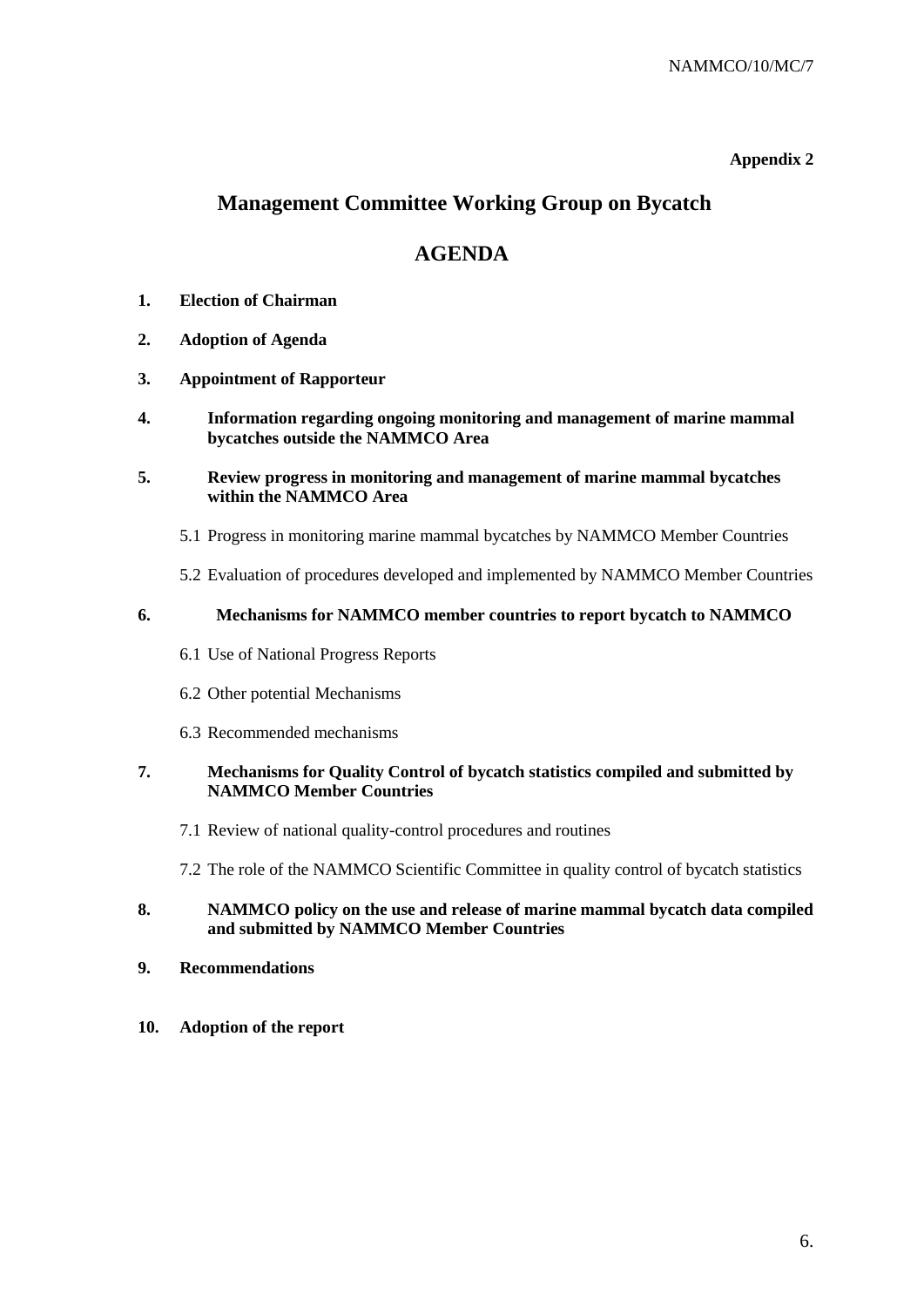### **Appendix 3**

# **Management Committee Working Group on Bycatch LIST OF DOCUMENTS**

NAMMCO/10/MC/BC/1 List of Participants NAMMCO/10/MC/BC/2 Draft Agenda NAMMCO/10/MC/BC/3 Preliminary List of Documents NAMMCO/10/MC/BC/4 Draft policy document on the use and release of marine mammal bycatch data